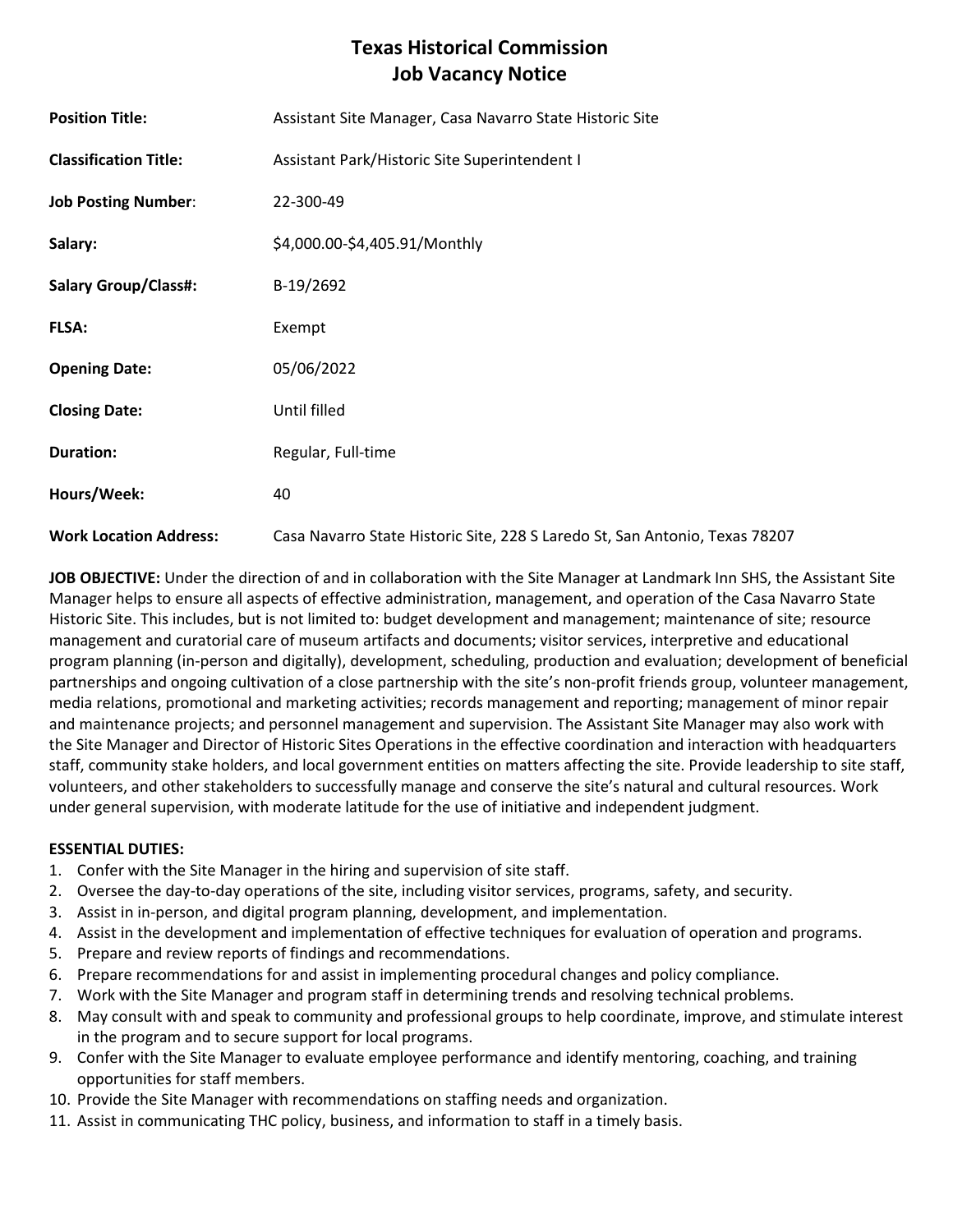- 12. Assist in communicating issues, opportunities, Friends group ideas and initiatives to supervisor in a timely and effective way.
- 13. Maintain knowledge of current historic preservation and museum best practices.
- 14. Participate with the Division, THC leadership and Commission in defining site mission.
- 15. Communicate mission to stakeholders, Friends, and community.
- 16. Assist with the identification of priorities and resources in annual and long-range planning for the program.
- 17. May represent THC and the Historic Sites Division as needed in public meetings, seminars, and other events.
- 18. Assist in the coordination of public relations, media, and marketing activities with Communications Division.
- 19. Assist in collections care in consultation with the Division of Historic Sites' Chief Curator and assigned Regional Curator, to ensure that artifact and paper collections are under the site's physical and intellectual control, appropriately stored and documented collections include historic buildings and features of the site.
- 20. Assist in maintenance and preservation planning, and the implementation of cyclical maintenance and housekeeping programs.
- 21. Confer with the Site Manager to oversee the interpretive program for the site, including research, planning, development of programs and exhibits and conducting special and educational programs and audience research needed. Programming includes webinars, online programs, social media videos, and all digital outreach formats.
- 22. Provide subject matter expertise related to the historic site and its period of Texas history and ensure the accuracy of material produced about the program or site.
- 23. Assist the Site Manager in the preparation of an annual budget proposal, and monitoring site expenditures to prevent overspending.
- 24. May develop procedure manuals and planning documents.
- 25. May train others.
- 26. Adhere to established work schedule with regular attendance.
- 27. Follow all THC safety guidelines, policies and procedures and ethics requirements.

## **NON-ESSENTIAL DUTIES:**

28. Perform other duties as assigned.

## **QUALIFICATIONS/REQUIREMENTS (The application must specifically state how each of the following qualifications are met):**

- Graduation from an accredited college or university with a degree in Business, History, American Studies, Museum Studies, or closely related field that included course work in museum studies;
- Minimum two years of work experience in the education, cultural resources, historic sites, or museum field;
- Minimum one year of administrative and/or supervisory experience;
- Valid driver's license, acceptable driving record and ability to drive a state vehicle; and
- Required to travel up to 10% of the work period.

### **PREFER:**

- Master's degree in History, American Studies, Museum Studies, or a closely related field; and/or
- Proficient with the development, facilitation and production of digital programming including webinars, online exhibitions, and website and social media content.

# **KNOWLEDGE, SKILLS, AND ABILITIES:**

- Knowledge of historic site administration and operations;
- Knowledge of cultural resource management;
- Knowledge of museum interpretation/education;
- Knowledge of safety rules, regulations, practices, and procedures including county health regulations and state hotel occupancy laws;
- Skill in overseeing facility/equipment/grounds repair programs and repair techniques;
- Ability to develop marketing, promotional activities, and special events;
- Ability to manage programs and projects;
- Ability to develop and maintain financial systems;
- Ability to develop relationships and professional partnerships with diverse communities;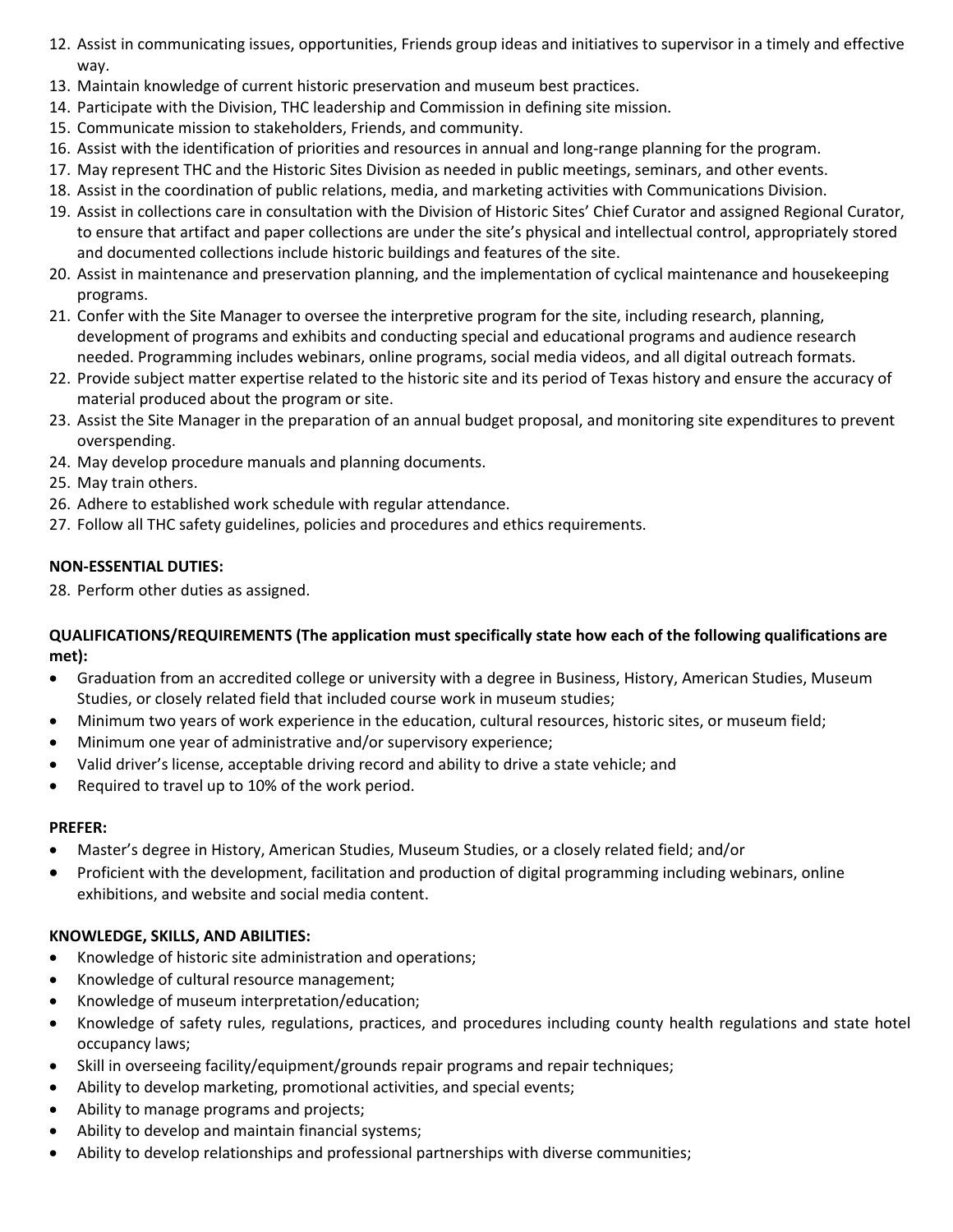- Effective verbal and written communication, human relations, and organizational skills;
- Effective critical thinking skills;
- Skill in providing customer service excellence to both internal and external customers;
	- Skill in operating a personal computer with word processing, database, and spreadsheet software;
- Ability to analyze problems, evaluate alternatives and recommend effective solutions;
- Ability to process information in a logical manner and to assess validity;
- Ability to work in a setting requiring self-motivation/cooperative decision-making and to work effectively with diverse groups of people;
- Ability to work effectively under pressure and meet strict deadlines while maintaining extreme attention to detail;
- Ability to multi-task in a fast-paced environment;
- Ability to adapt successfully and quickly to change and deliver quality results in a timely manner;
- Ability to plan, organize and work independently, as well as within a team environment;
- Ability to exercise sound judgment and discretion; and
- Ability to maintain the highest level of confidentiality.

## **REGISTRATION, CERTIFICATION, OR LICENSURE:**

Must have or obtain a valid Driver's License and Defensive Driving Course to be able to operate state vehicles.

**ENVIRONMENT/PHYSICAL CONDITIONS:** Workplace setting is a historic site, in an office and outdoor setting where occasional exposure to weather, dust, insects, and traveling on uneven and unpaved surfaces, and lack of environmental control are part of the working conditions. Required to work 40 hours per week including flexible scheduled hours other than 8:00 a.m. to 5:00 p.m. with days off other than Saturdays, Sundays, and holidays. Must be able to safely lift up to 30 pounds and required to respond to emergency situations. Required to travel with an occasional overnight stay.

**REMARKS (Application procedures, Special requirements):** State of Texas application must be submitted through the [CAPPS website.](https://capps.taleo.net/careersection/808/jobsearch.ftl?lang=en) Only applicants interviewed will be notified of their selection or non-selection. Resumes will NOT be accepted in place of a completed application.

The Texas Historical Commission is an equal opportunity employer and does not discriminate based on race, color, religion, sex, national origin, genetic information, age or disability in recruitment, selection, appointment, training, promotion, retention, or any other personnel action or deny any benefits or participation in programs or activities which it sponsors.

Section 651.005 of the Government Code requires males, ages 18 through 25, to provide proof of their Selective Service registration or of their exemption from the requirement as a condition of state employment.

As part of the employment process, THC will conduct a driving and criminal background check. Unsatisfactory information relevant to the position may disqualify the applicant from employment.

Disability access for testing and interview accommodations can be provided upon reasonable notice by contacting Human Resources at 512-305-6729.

THC participates in E-Verify and will provide the Social Security Administration and, if necessary, the Department of Homeland Security with information from each new employee's Form I-9 to confirm work authorization.

# **Additional Military Crosswalk information can be accessed at:**

### [http://www.hr.sao.texas.gov/Compensation/MilitaryCrosswalk/MOSC\\_NaturalResources.pdf](http://www.hr.sao.texas.gov/Compensation/MilitaryCrosswalk/MOSC_NaturalResources.pdf)

**Veterans:** Go to **[www.texasskillstowork.com](http://www.texasskillstowork.com/)** for assistance with translating your military work experience and training courses into civilian job terms, qualifications/requirements, and skill sets.

**For New Hires/Rehires**: Health insurance is available the 1st of the following month after a 60-day waiting period.